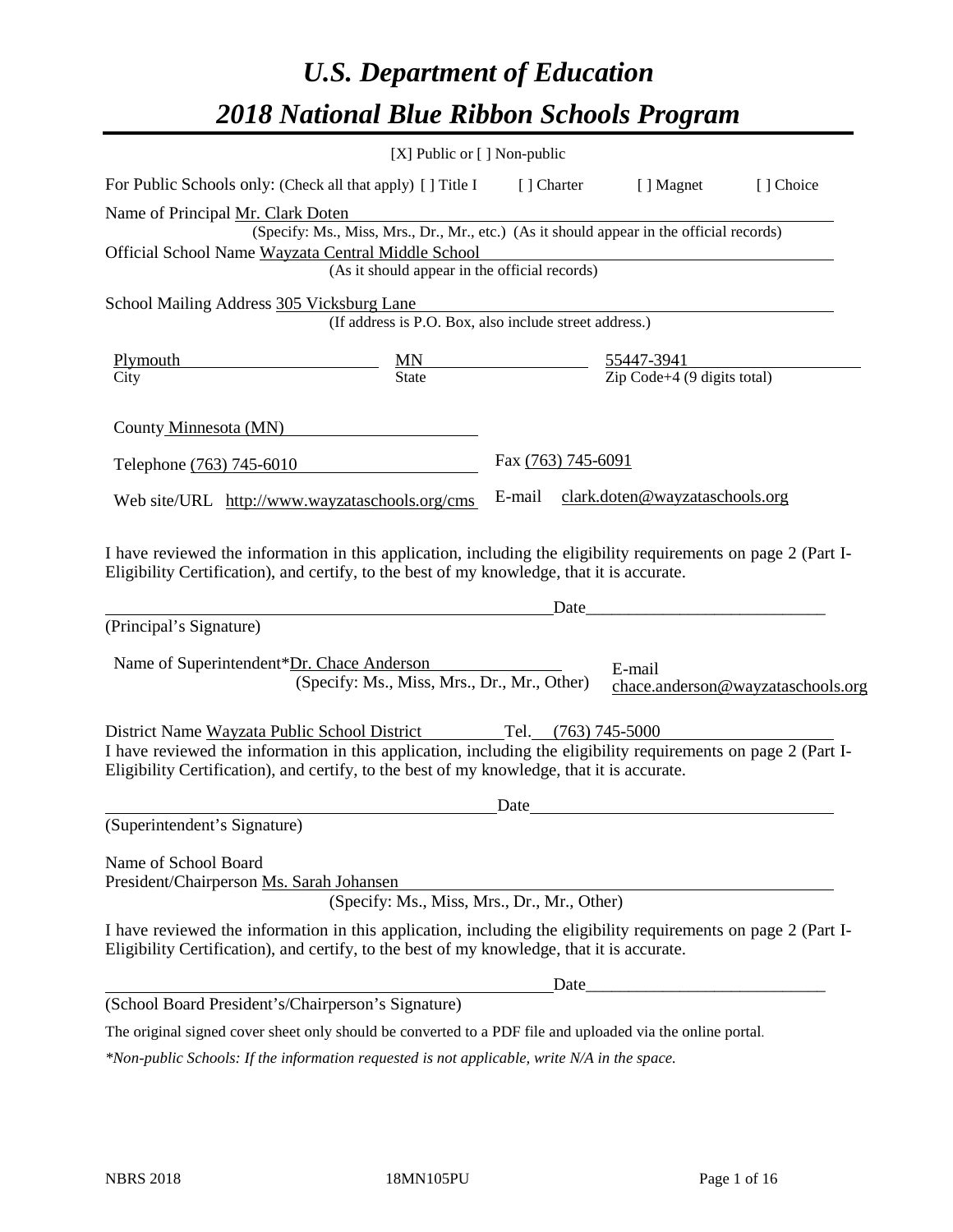The signatures on the first page of this application (cover page) certify that each of the statements below, concerning the school's eligibility and compliance with U.S. Department of Education and National Blue Ribbon Schools requirements, are true and correct.

- 1. The school configuration includes one or more of grades K-12. (Schools on the same campus with one principal, even a K-12 school, must apply as an entire school.)
- 2. All nominated public schools must meet the state's performance targets in reading (or English language arts) and mathematics and other academic indicators (i.e., attendance rate and graduation rate), for the all students group and all subgroups, including having participation rates of at least 95 percent using the most recent accountability results available for nomination.
- 3. To meet final eligibility, all nominated public schools must be certified by states prior to September 2018 in order to meet all eligibility requirements. Any status appeals must be resolved at least two weeks before the awards ceremony for the school to receive the award.
- 4. If the school includes grades 7 or higher, the school must have foreign language as a part of its curriculum.
- 5. The school has been in existence for five full years, that is, from at least September 2012 and each tested grade must have been part of the school for the past three years.
- 6. The nominated school has not received the National Blue Ribbon Schools award in the past five years: 2013, 2014, 2015, 2016, or 2017.
- 7. The nominated school has no history of testing irregularities, nor have charges of irregularities been brought against the school at the time of nomination. The U.S. Department of Education reserves the right to disqualify a school's application and/or rescind a school's award if irregularities are later discovered and proven by the state.
- 8. The nominated school has not been identified by the state as "persistently dangerous" within the last two years.
- 9. The nominated school or district is not refusing Office of Civil Rights (OCR) access to information necessary to investigate a civil rights complaint or to conduct a district-wide compliance review.
- 10. The OCR has not issued a violation letter of findings to the school district concluding that the nominated school or the district as a whole has violated one or more of the civil rights statutes. A violation letter of findings will not be considered outstanding if OCR has accepted a corrective action plan from the district to remedy the violation.
- 11. The U.S. Department of Justice does not have a pending suit alleging that the nominated school or the school district as a whole has violated one or more of the civil rights statutes or the Constitution's equal protection clause.
- 12. There are no findings of violations of the Individuals with Disabilities Education Act in a U.S. Department of Education monitoring report that apply to the school or school district in question; or if there are such findings, the state or district has corrected, or agreed to correct, the findings.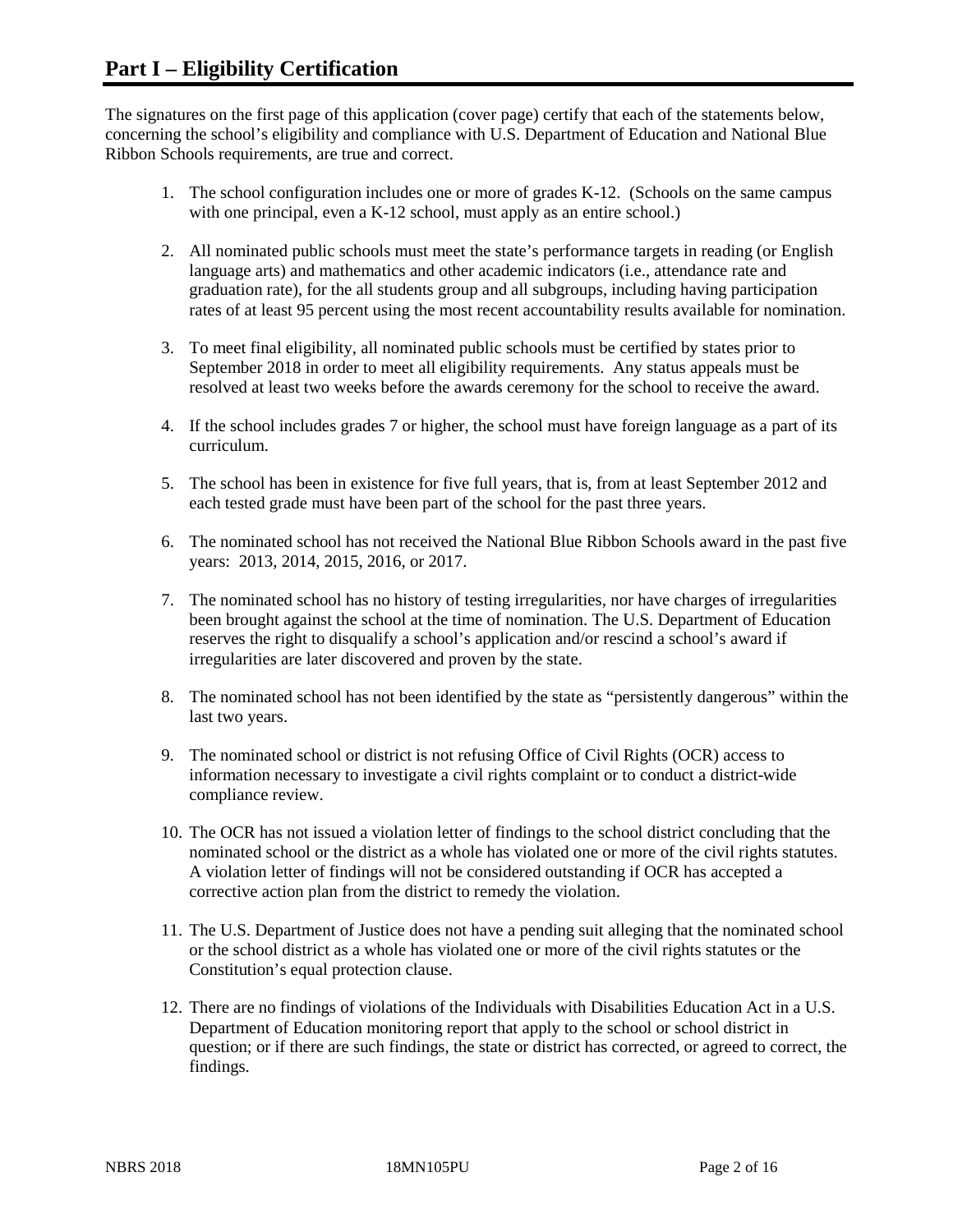#### **Data should be provided for the most recent school year (2017-2018) unless otherwise stated.**

#### **DISTRICT**

1. Number of schools in the district  $8$  Elementary schools (includes K-8) (per district designation): 3 Middle/Junior high schools 1 High schools 0 K-12 schools

12 TOTAL

**SCHOOL** (To be completed by all schools)

2. Category that best describes the area where the school is located:

[] Urban or large central city [X] Suburban [] Rural or small city/town

3. Number of students as of October 1, 2017 enrolled at each grade level or its equivalent in applying school:

| Grade                           | # of         | # of Females | <b>Grade Total</b> |
|---------------------------------|--------------|--------------|--------------------|
|                                 | <b>Males</b> |              |                    |
| <b>PreK</b>                     | 0            | 0            | 0                  |
| K                               | 0            | 0            | 0                  |
| 1                               | 0            | 0            | 0                  |
| 2                               | 0            | 0            | 0                  |
| 3                               | 0            | 0            | 0                  |
| 4                               | 0            | 0            | $\mathbf{\Omega}$  |
| 5                               | 0            | 0            | 0                  |
| 6                               | 224          | 185          | 409                |
| 7                               | 250          | 188          | 438                |
| 8                               | 219          | 206          | 425                |
| 9                               | 0            | 0            | 0                  |
| 10                              | 0            | 0            | 0                  |
| 11                              | 0            | 0            | 0                  |
| 12 or higher                    | 0            | 0            | 0                  |
| <b>Total</b><br><b>Students</b> | 693          | 579          | 1272               |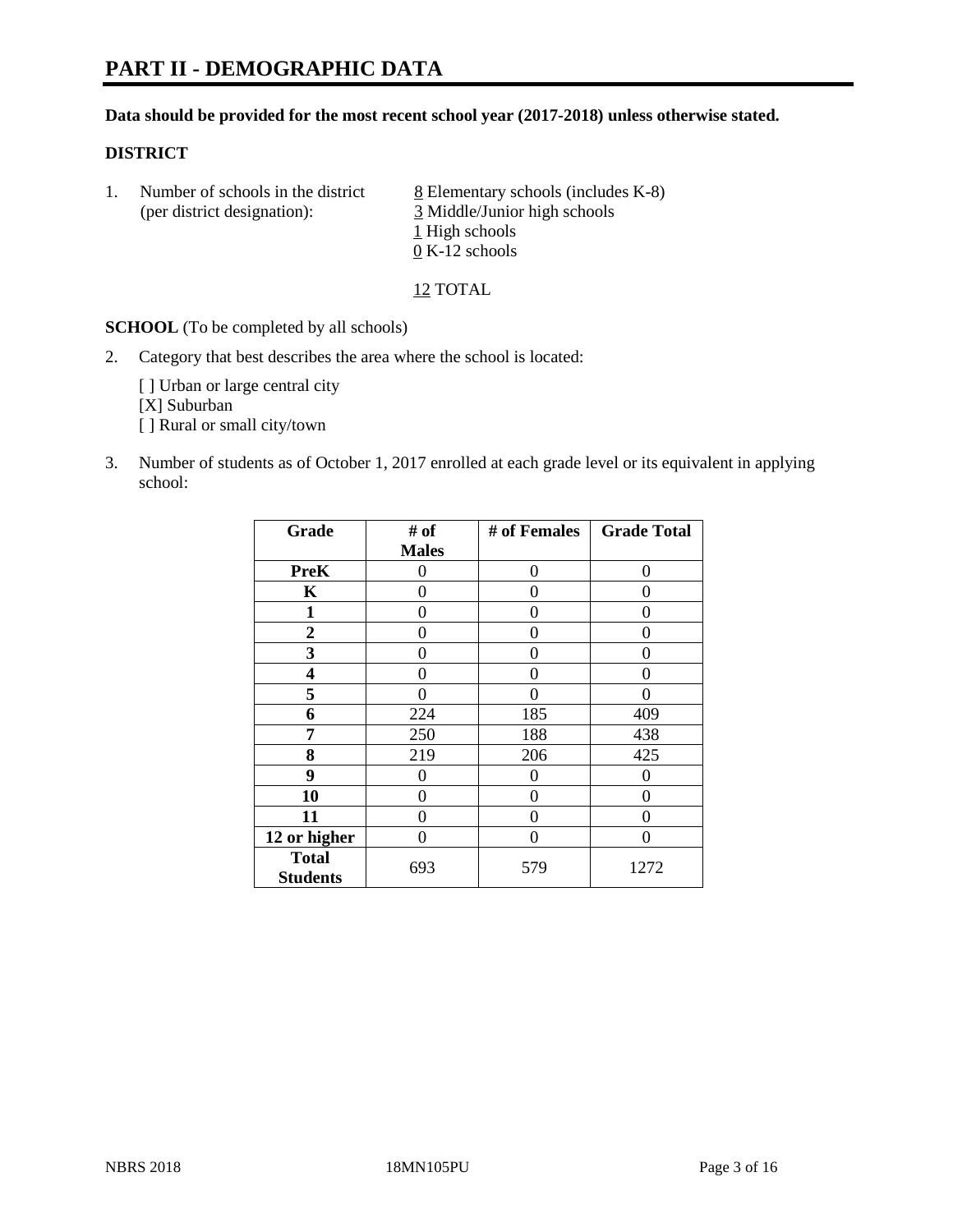4. Racial/ethnic composition of  $\frac{0}{20}$ % American Indian or Alaska Native the school:  $\frac{20}{8}$  Asian 20 % Asian 9 % Black or African American 3 % Hispanic or Latino 0 % Native Hawaiian or Other Pacific Islander 62 % White 6 % Two or more races **100 % Total**

(Only these seven standard categories should be used to report the racial/ethnic composition of your school. The Final Guidance on Maintaining, Collecting, and Reporting Racial and Ethnic Data to the U.S. Department of Education published in the October 19, 2007 *Federal Register* provides definitions for each of the seven categories.)

5. Student turnover, or mobility rate, during the 2016 – 2017 school year: 5%

If the mobility rate is above 15%, please explain.

This rate should be calculated using the grid below. The answer to (6) is the mobility rate.

| <b>Steps For Determining Mobility Rate</b>         | Answer |
|----------------------------------------------------|--------|
| (1) Number of students who transferred to          |        |
| the school after October 1, 2016 until the         | 30     |
| end of the 2016-2017 school year                   |        |
| (2) Number of students who transferred             |        |
| <i>from</i> the school after October 1, 2016 until | 27     |
| the end of the 2016-2017 school year               |        |
| (3) Total of all transferred students [sum of      | 57     |
| rows $(1)$ and $(2)$ ]                             |        |
| (4) Total number of students in the school as      |        |
| of October 1, 2016                                 | 1193   |
| (5) Total transferred students in row (3)          |        |
| divided by total students in row (4)               | 0.05   |
| $(6)$ Amount in row $(5)$ multiplied by 100        | 5      |

6. English Language Learners (ELL) in the school:  $0\%$ 

1 Total number ELL

Specify each non-English language represented in the school (separate languages by commas):

7. Students eligible for free/reduced-priced meals: 12 % Total number students who qualify: 156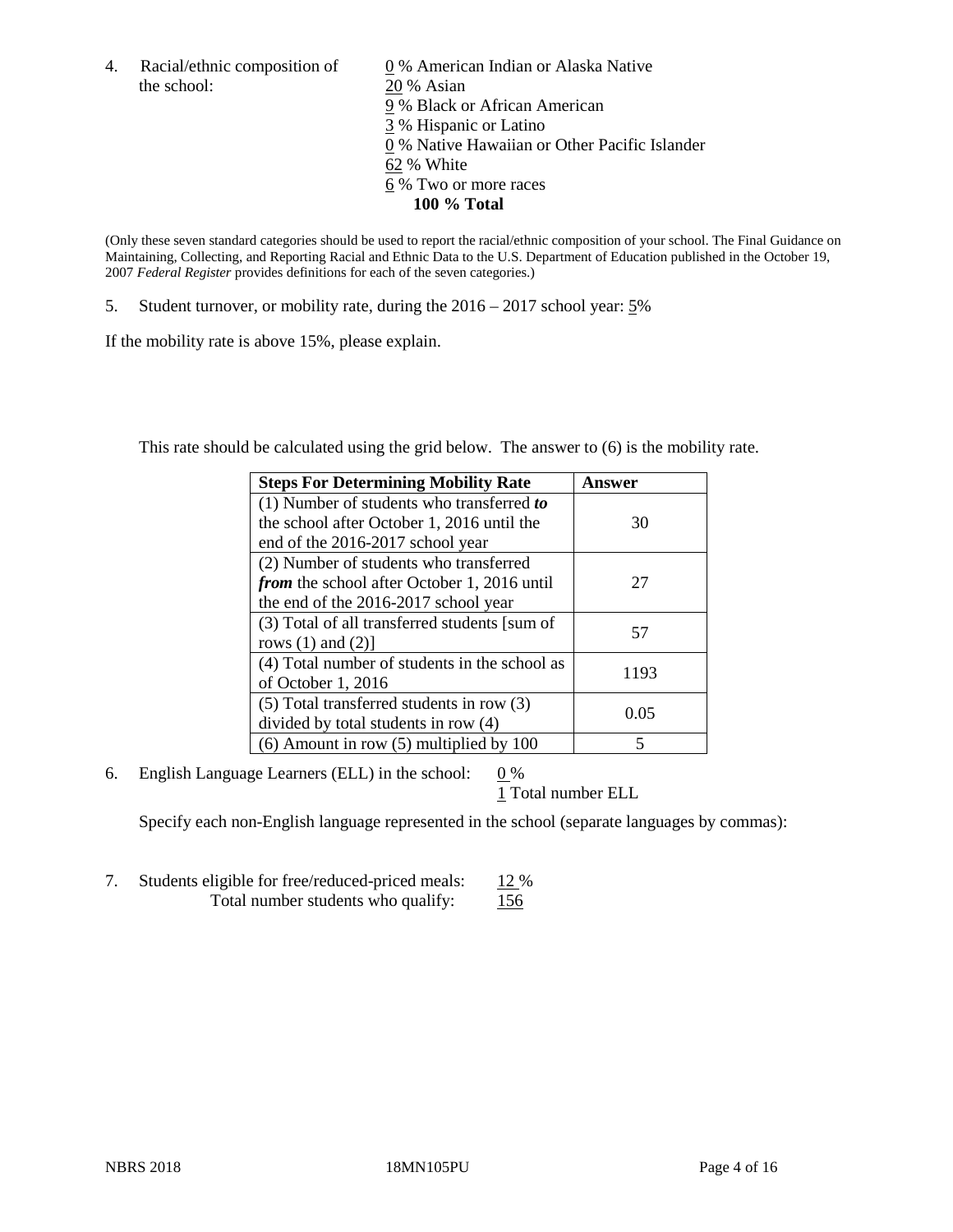97 Total number of students served

Indicate below the number of students with disabilities according to conditions designated in the Individuals with Disabilities Education Act. Do not add additional conditions. It is possible that students may be classified in more than one condition.

| 20 Autism                 | 2 Multiple Disabilities                 |
|---------------------------|-----------------------------------------|
| 0 Deafness                | 2 Orthopedic Impairment                 |
| 0 Deaf-Blindness          | 23 Other Health Impaired                |
| 0 Developmentally Delayed | 20 Specific Learning Disability         |
| 13 Emotional Disturbance  | 7 Speech or Language Impairment         |
| 1 Hearing Impairment      | 0 Traumatic Brain Injury                |
| 8 Intellectual Disability | 1 Visual Impairment Including Blindness |

- 9. Number of years the principal has been in her/his position at this school:  $6$
- 10. Use Full-Time Equivalents (FTEs), rounded to nearest whole numeral, to indicate the number of school staff in each of the categories below:

|                                                                                                                                                                                                                                | <b>Number of Staff</b>      |
|--------------------------------------------------------------------------------------------------------------------------------------------------------------------------------------------------------------------------------|-----------------------------|
| Administrators                                                                                                                                                                                                                 | $\mathcal{D}_{\mathcal{L}}$ |
| Classroom teachers including those<br>teaching high school specialty<br>subjects, e.g., third grade teacher,<br>history teacher, algebra teacher.                                                                              | 61                          |
| Resource teachers/specialists/coaches<br>e.g., reading specialist, science coach,<br>special education teacher, technology<br>specialist, art teacher, etc.                                                                    | 12                          |
| Paraprofessionals under the<br>supervision of a professional<br>supporting single, group, or classroom<br>students.                                                                                                            | 14                          |
| Student support personnel<br>e.g., guidance counselors, behavior<br>interventionists, mental/physical<br>health service providers,<br>psychologists, family engagement<br>liaisons, career/college attainment<br>coaches, etc. | 4                           |

11. Average student-classroom teacher ratio, that is, the number of students in the school divided by the FTE of classroom teachers, e.g.,  $22:1$  21:1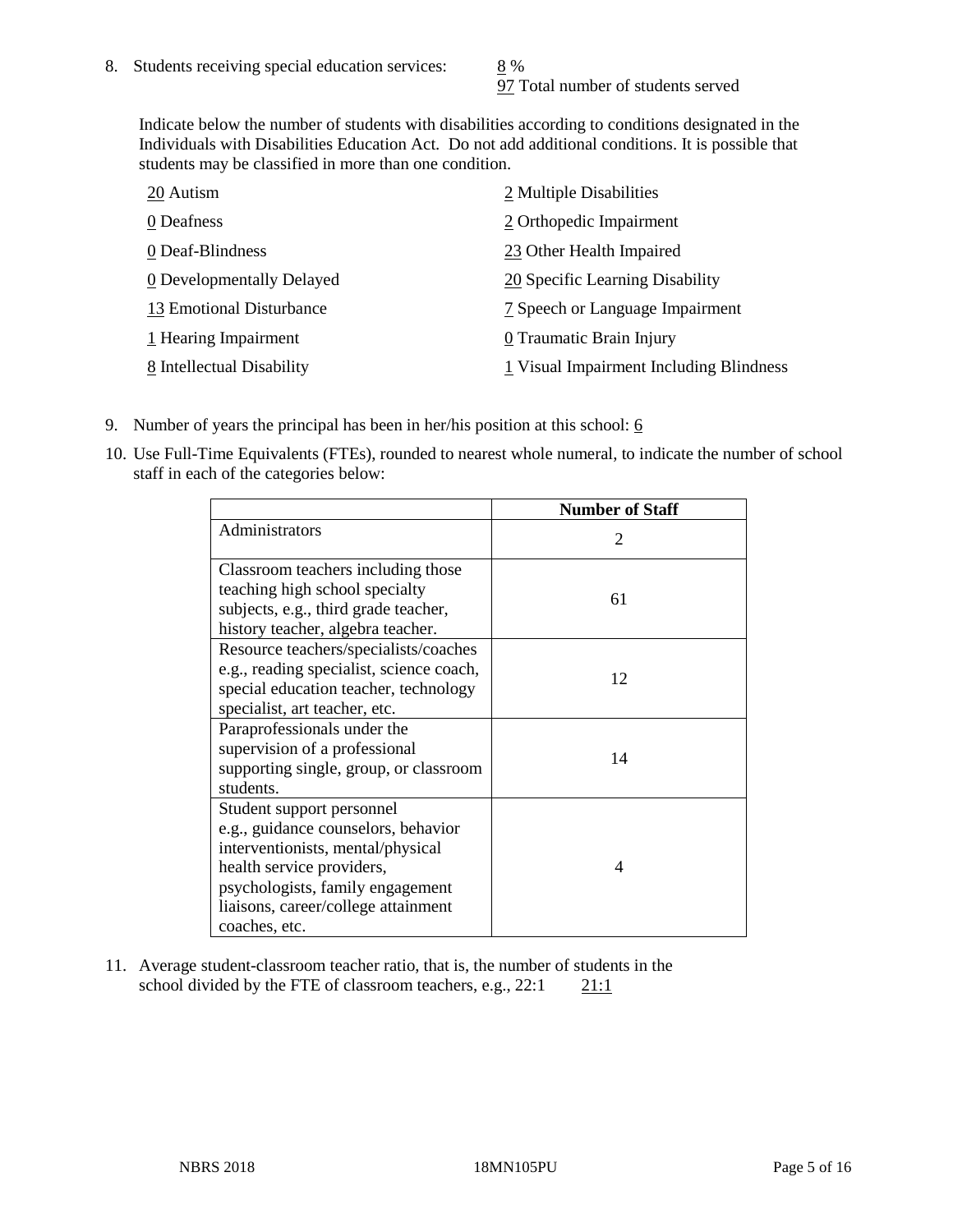12. Show daily student attendance rates. Only high schools need to supply yearly graduation rates.

| <b>Required Information</b> | 2016-2017 | $2015 - 2016$ | 2014-2015 | 2013-2014 | 2012-2013 |
|-----------------------------|-----------|---------------|-----------|-----------|-----------|
| Daily student attendance    | 96%       | 97%           | 97%       | 96%       | 96%       |
| High school graduation rate | 0%        | 0%            | 0%        | 9%        | 0%        |

#### 13. **For high schools only, that is, schools ending in grade 12 or higher.**

Show percentages to indicate the post-secondary status of students who graduated in Spring 2017.

| <b>Post-Secondary Status</b>                  |              |
|-----------------------------------------------|--------------|
| Graduating class size                         |              |
| Enrolled in a 4-year college or university    | 0%           |
| Enrolled in a community college               | 0%           |
| Enrolled in career/technical training program | 0%           |
| Found employment                              | 0%           |
| Joined the military or other public service   | 0%           |
| Other                                         | $\gamma_{0}$ |

14. Indicate whether your school has previously received a National Blue Ribbon Schools award. Yes No X

If yes, select the year in which your school received the award.

15. In a couple of sentences, provide the school's mission or vision statement.

To ensure a world-class education that prepares each and every student to thrive today and excel tomorrow.

16. **For public schools only**, if the school is a magnet, charter, or choice school, explain how students are chosen to attend.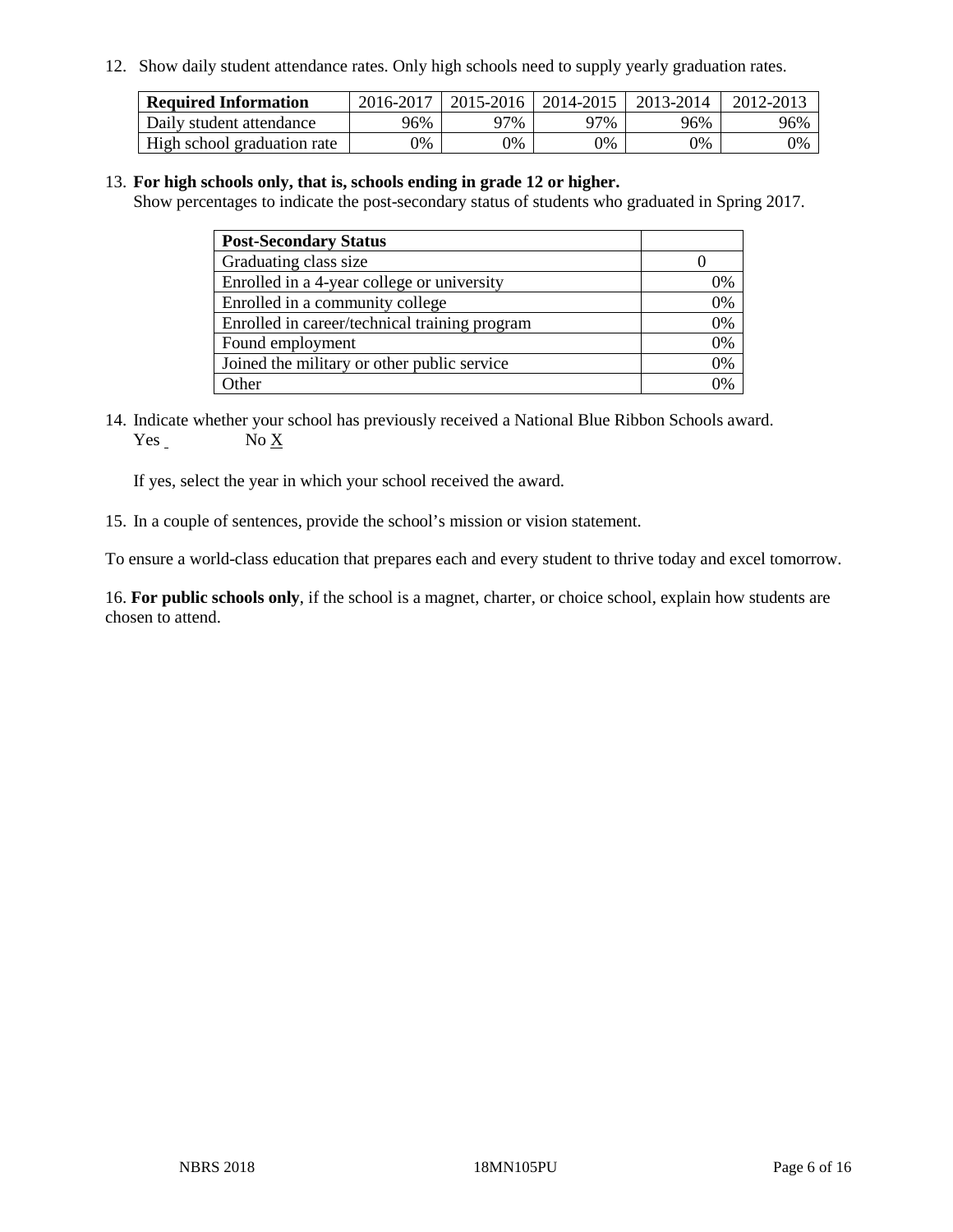# **PART III – SUMMARY**

Wayzata Central Middle School (WCMS) is part of the Wayzata Public Schools (WPS) system, located in the western suburbs of Minneapolis, Minnesota. WCMS serves the communities of Wayzata, Plymouth, and Maple Grove. Since opening its doors in 1997, WCMS has adhered to a middle school model that values both academic and social emotional adolescent development. Wayzata Central Middle School has become a model of excellence.

Due to steady enrollment increases spurred by new housing construction resulting from community amenities that are attractive to families with children, WCMS has grown significantly over the last 20 years. The school currently has 1272 students enrolled in grades 6-8. Students come from a wide variety of backgrounds and socio-economic situations. Approximately 20% are Asian/Pacific, 3% are Hispanic, 9% are Black, 62% are White, and 5% identified as more than one race. In addition, 8% receive Special Education services while 13% qualify for free or reduced lunch.

WCMS prides itself on its contributions to the development of the whole child. High academic expectations coupled with a culture that nurtures adolescents has always been the soil in which WCMS students grow. The WPS mission statement driving our work reminds staff that they will "ensure a world class education that prepares each and every student to thrive today and excel tomorrow in an ever-changing global society".

One of the keys to high academic achievement is school culture. The social and emotional needs of WCMS students are addressed in a number of ways. First and foremost is the commitment to the middle school model. Children are divided into teams of teachers who become experts in the needs of their students. Teams help a bigger school feel smaller by surrounding the students with adults and peers who know them and support them. Sixth and 7th graders participate in an Advisory period each day that provides activities that are important for student development but fall outside the scope of the core curriculum. Similarly, 8th graders participate in Flex period which blends both academic and social-emotional needs.

Positive Behavioral Interventions and Supports (PBIS) is an important part providing students with social and emotional assistance at CMS. Staff teach lessons related to behavior expectations and being a contributing member of a positive school community. Our chosen PBIS acronym is PRIDE, which stands for Prepared, Responsible, Inclusive, Dependable, and Empathetic. PRIDE is the lens through which CMS views school safety, student emotional comfort, and readiness to learn. Many PRIDE activities show up in Advisory and students are recognized for their contributions throughout their day. Backing up classroom staff are Central's Student Services Team of two counselors, a social worker, and a dean. They are tasked with supporting all students, but provide an extra layer of support for those who are exhibiting emotional or learning struggles.

The WCMS Student Services Team also assists staff in a well-developed Multi-Tiered System of Support (MTSS) process. MTSS is a system by which all students are monitored and some receive structured interventions. Intervention plans are created, monitored, and assessed by classroom teachers working in concert with the Student Services Team. Both behavioral and academic challenges are addressed via MTSS.

At the core of every WCMS school day is high academic expectations for all. Many WCMS students score very well on standardized tests. Students regularly take the Measure of Academic Progress (MAP) in Reading and Math and the Minnesota Comprehensive Exam in Reading and Math (MCA). Eighth grade students take an additional MCA in Science. The success experienced in these measures can be attributed to a high-quality curriculum, regular classroom assessment aligned to the curriculum, and pedagogical best practices. Teachers work in small teams to create the best possible outcomes for all students. Time is set aside in each day for teacher collaboration. In addition, teachers meet multiple times each week in Professional Learning Communities (PLCs) dedicated to delivering the best possible instruction.

Assisting both teachers and students with their responsibilities is our standards based grading system called Grading for Learning (GfL). GfL takes the focus away from accumulating points to generate a letter grade and places it on helping the child understand their own progress through high quality feedback. It forces the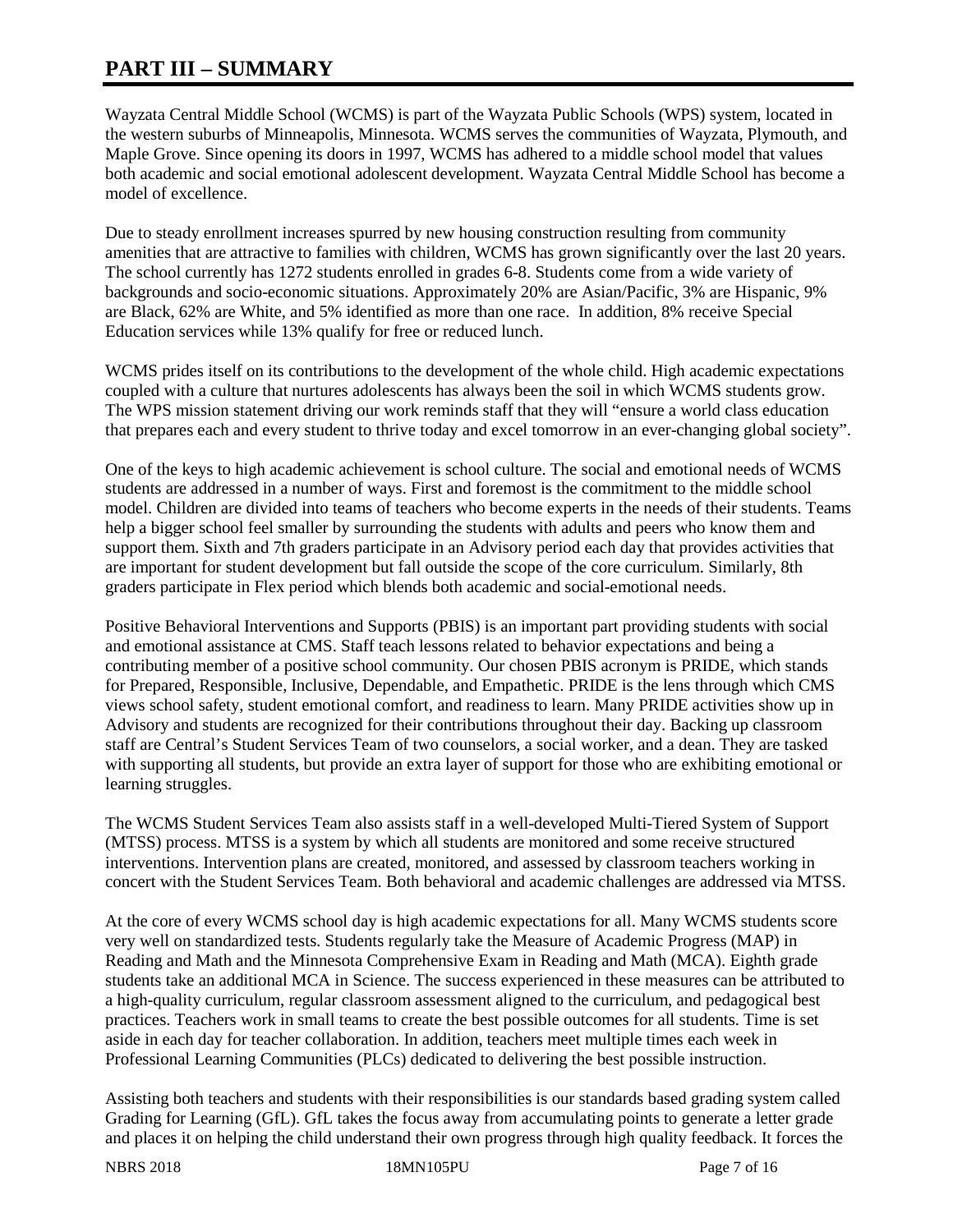teacher to clearly articulate what growth means in relation to a standard or skill. Students are now able to describe their growth and find their current status on a rubric while also knowing what's next in the learning progression.

Finally, WCMS staff members have access to relevant professional development opportunities that impact their daily practice. WCMS has a Staff Development Leadership Team (SDLT) that creates professional development opportunities that are responsive to real time developments within the school. The SDLT is tasked with carrying out the School Improvement Plan (SIP) by helping teachers develop their skills in targeted areas. This team works closely with the Equity Team and PBIS team. The talented staff at WCMS is committed to growing skills by examining current practices and employing new techniques.

In closing, Wayzata Central Middle School is very proud of how successful its students are both academically and socially. Students attend each day knowing that they will be received by caring adults who understand their individual needs. By addressing both academic and the affective side of school life, the head and the heart, WCMS has emerged as an Exemplary High Performing School.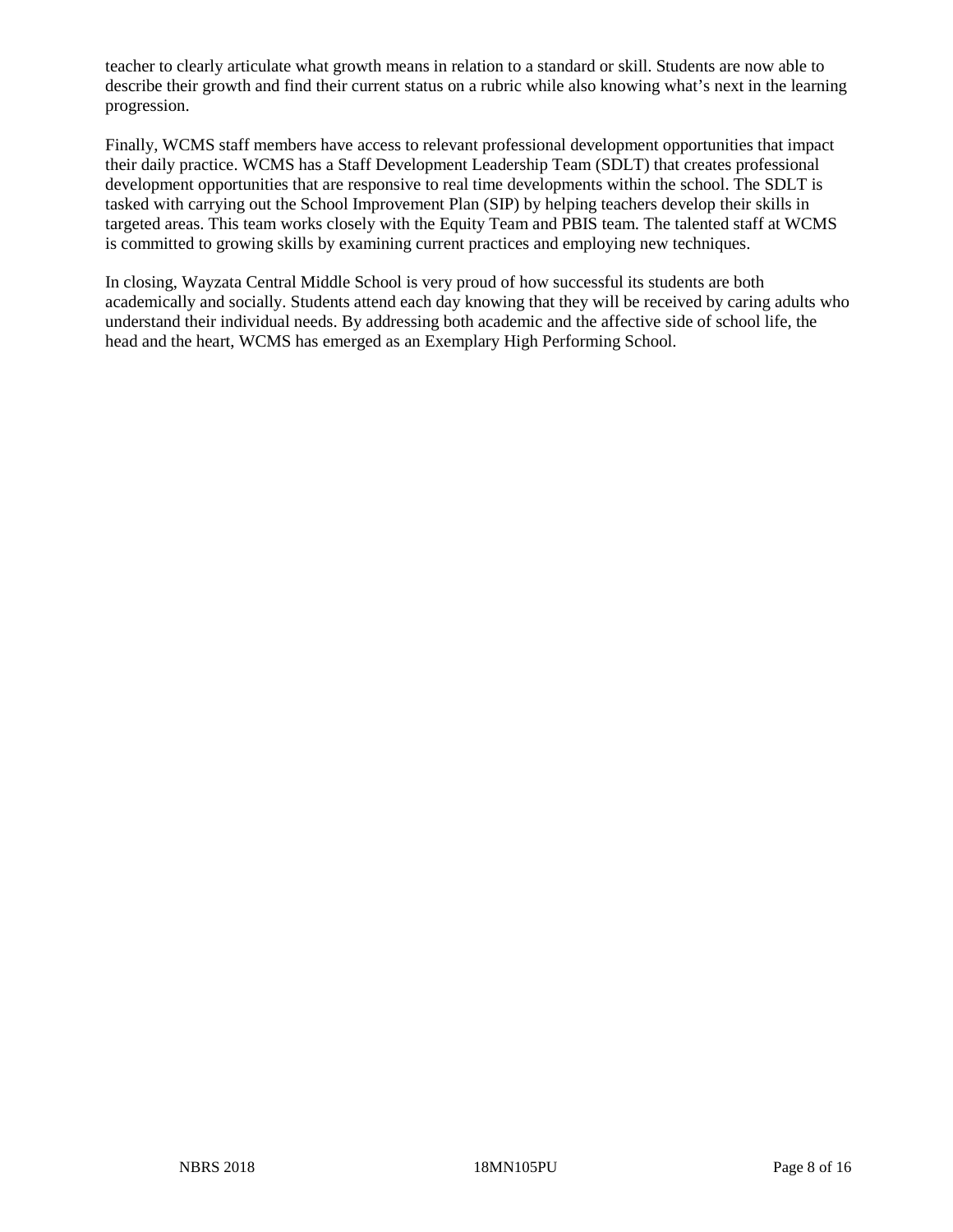# **1. Core Curriculum:**

WCMS students experience a core curriculum that is content rich, rigorous and personalized. The curriculum reflects the interests and expectations of our community and is aligned to "best practices" and the State of Minnesota Academic Content Standards that include the Language Arts Common Core Standards. Students build skills through a variety of learning experiences including direct teacher instruction, group work, and problem-based/project-based learning. Differentiated instruction and acceleration allow student needs to be met at the individual level. Highly developed intervention services along with a gifted and talented program provide opportunities for students who are performing below or above grade level expectations.

### Reading/ English Language Arts

The purpose of the Language Arts curriculum is to support students in developing critical thinking skills through careful reading, textual analysis, discussion, and writing activities. The curriculum uses thematic units to meet and exceed the expectations of the Minnesota State English Language Arts Standards. These courses include both literature and content-rich informational texts. Students write a personal narrative, a realistic fiction story, and a literary essay. These major writing projects plus smaller pieces fulfill the Minnesota State ELA Standards for writing narratives, arguments, and informational texts. Students use anthologies to explore themes and genres of literature, examining text for a deeper understanding of literary elements, author's craft, and theme in literature. This understanding is extended through writing in several genres such as narrative, poetry, and literary analysis. Grammar and usage instruction are embedded during writing instruction. Students study Greek and Latin roots to increase their vocabulary.

Eighth graders take an additional Communications course designed to support the ability to communicate effectively through various modes of writing and speaking, as well as to critically analyze texts encountered in the media. Students study investigative journalism and write a news story as well as a position paper on a relevant community issue. These opportunities fulfill the Minnesota State ELA Standards for writing narrative and informational texts for 8th Grade.

#### **Mathematics**

The purpose of the WCMS math program is to deepen conceptual understanding and improve students' skill base in the area of mathematics. Students participate in the College Preparatory Mathematics (CPM) Core Connections Math curriculum where they employ problem solving strategies, question, investigate, analyze critically, gather and construct evidence, and communicate rigorous arguments to justify their thinking. Using instructional materials, students tackle mathematical ideas set in everyday contexts to help them make sense of otherwise abstract principles. Students are taught how to gather and organize information, break problems into smaller parts and look for patterns that lead to solutions. They often learn in collaboration with others, sharing information, expertise, and ideas. Students build problem-solving strategies that apply to most academic disciplines and daily life.

Students are placed in either a grade level math course or an accelerated math course. Placement is based on several criteria including the Minnesota Comprehensive Assessment (MCA), Cognitive Abilities Test (CogAT), and FastBridge assessments. Students have the opportunity to move into accelerated courses at several entry points.

# Science

The science curriculum includes courses in physical, life science and earth science. Science courses are taught using a hands-on learning approach with an emphasis on lab-based activities. The sixth-grade curriculum focuses on the physical sciences, including the study of topics related to physics and chemistry. Students have an opportunity to apply their knowledge regarding physics concepts to one or more engineering design projects. Seventh grade science is an introduction to the subject of biology with units in basic chemistry, cells, human biology, genetics, evolution, diversity of life, and ecology. The 8th grade science curriculum focuses on the study of earth science, including astronomy, geology and meteorology.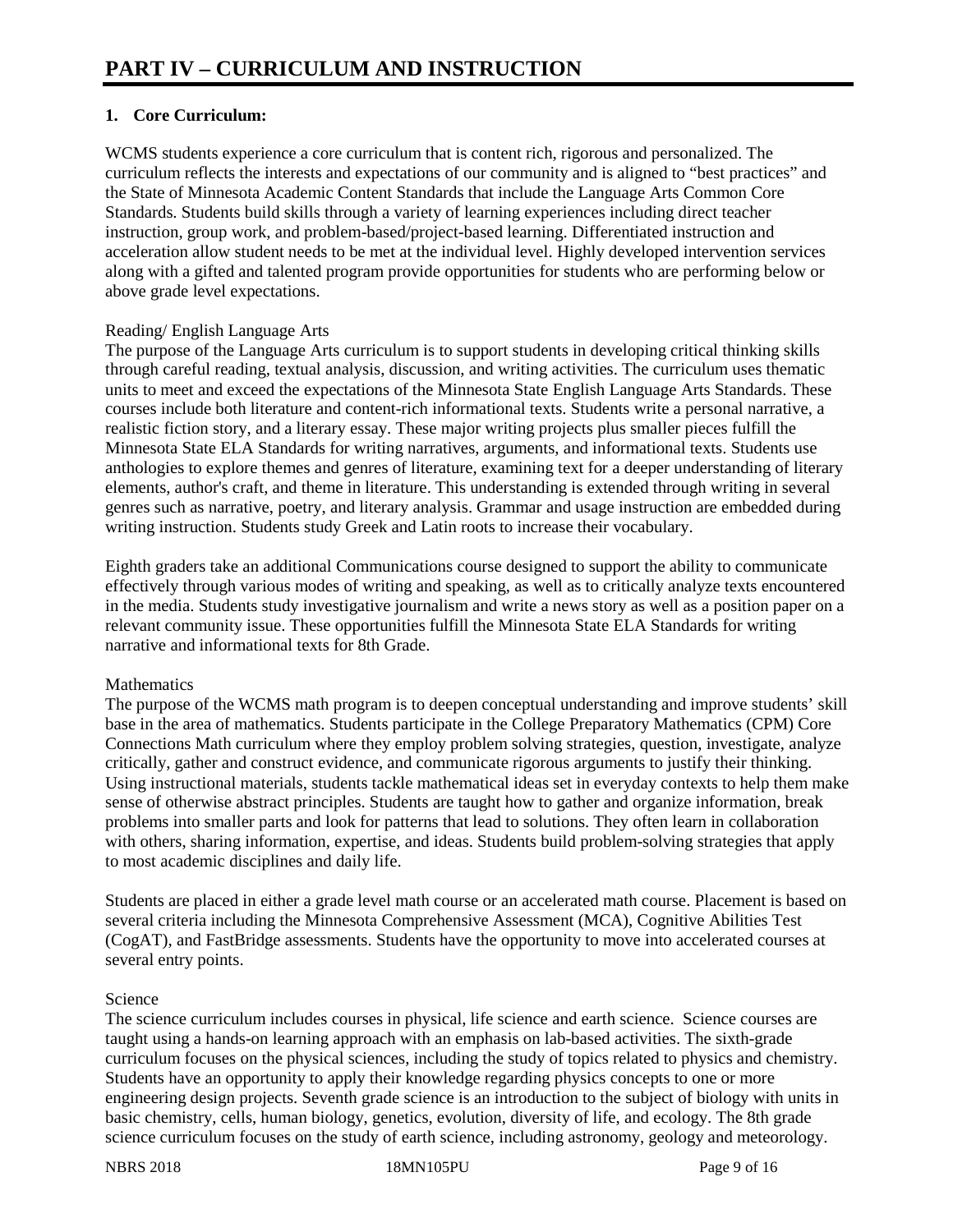#### Social Studies

The social studies curriculum immerses students in the studies of history, geography, economics, and citizenship and government. Throughout the curriculum, students engage in historical inquiry, analyze important trends in the world, and develop critical thinking skills as they deepen their historical, civic, economic, and geographic understandings. Beginning with Minnesota Studies in grade 6, students learn about state history and government and Minnesota's role within the larger context of the country. This is followed by United States Studies in grade 7, when students study the country's history and government from 1800 to contemporary times. Social studies in eighth grade culminates in the experience of Global Studies where students apply spatial and chronological perspectives as they study the geography of the world and contemporary world history.

#### College and Career Readiness

The Wayzata district views middle school foundational in establishing a positive trajectory for career and college success. The exploratory opportunities and soft skills developed in early adolescence bridge elementary literacy with high school level decision-making, which ultimately lead to graduation and postsecondary achievements. Several guiding forces at WCMS have helped prepare students for high school and beyond including: high expectations for all students; believing each student should have post-secondary aspirations; adjusting the Family and Consumer Science (FACS) program to emphasize the importance of college and career planning; providing challenging coursework during the middle years; and facilitating a smooth transition to the Wayzata High School through a multi-pronged effort.

#### **2. Other Curriculum Areas:**

WCMS students are provided with a variety of learning opportunities with an experiential focus. The exploratory nature of the middle school encore program allows students to identify and develop interests. Two periods each day are dedicated to encore classes. These classes include Art; Music; Engineering, Technology and Design; Family Consumer Science; Spanish; and Physical Education. All of these courses align to college and career pathways at Wayzata High School.

#### ARTS: (visual and/or performing)

The arts program at Wayzata Central Middle School includes both music and visual arts. Students in all grade levels participate in a required alternate day music class during their time at WCMS. Students choose from vocal music, orchestra or band. Students participating in vocal music develop skills in the choral arts, focusing on higher-level performing skills. Sixth and seventh grade students in band and orchestra are grouped into sectional classes. Eighth graders in these programs join a large ensemble class. All music groups perform several concerts throughout the year. Fifty-three percent of students participate in the vocal music program; 31% participate in band, and 16% participate in the orchestra program.

All sixth graders participate in a nine week visual arts course where they further develop the foundations from elementary art. Eighth graders have the opportunity to elect a semester visual arts course, where they focus on the knowledge and application of the elements and principles of design, visual literacy, art history, and aesthetics. Forty-three precent of WCMS 8th graders enroll in this course.

#### PHYSICAL EDUCATION/HEALTH/NUTRITION

All students participate in an alternate day physical education class during their time at WCMS. Students focus on individual and group physical activity within a personal fitness/sports based environment. Students study the concepts of heart rate training, health and skill components of fitness, muscles, and goal setting through a variety of learning experiences. All sixth graders participate in a developmentally appropriate family life unit. Eighth graders participate in a semester long health course where students discuss the foundations of health, mental health, drugs and alcohol, nutrition, relationships and sexuality, first aid and CPR.

#### FOREIGN LANGUAGE

The middle school Spanish program, a continuation of the elementary Spanish experience, is focused on the three modes of communication, as recommended by the American Council on the Teaching of Foreign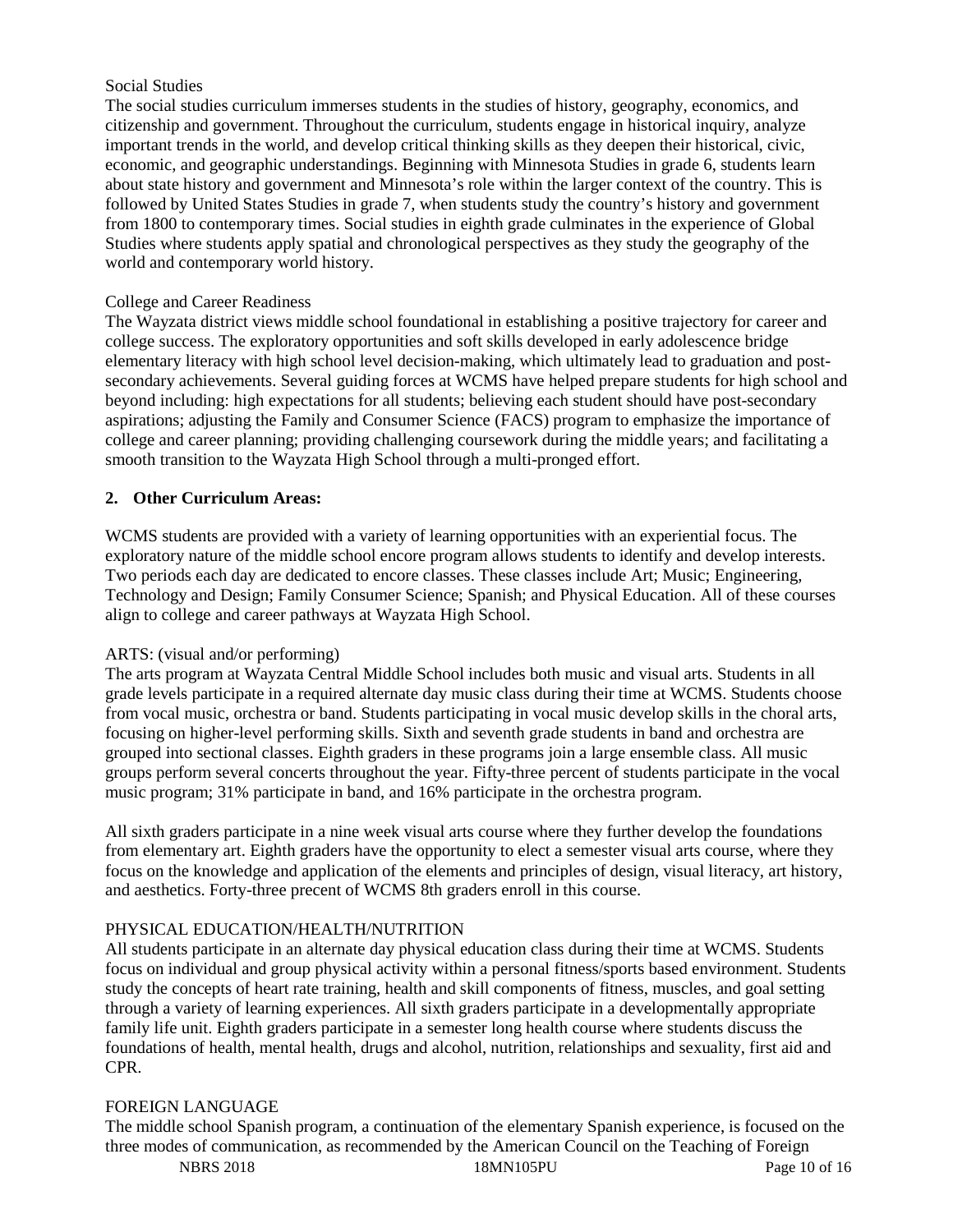Languages (ACTFL). All sixth and seventh graders at WCMS study the Spanish language for one semester. These introductory courses, when combined with the optional 8th grade Spanish course, provide students the opportunity to complete the first level of high school Spanish while in the middle school. This leads to higher levels of language proficiency. Fifty-seven percent of eighth graders enroll in the Spanish course.

#### TECHNOLOGY/LIBRARY/MEDIA

All sixth and seventh graders at WCMS take a nine week course in Engineering, Technology and Design. In this robust STEM experience, students complete activities that support their technical literacy and understanding of the design process. These skills are developed through robotics engineering, and include coding, 3-D printing and CAD concepts. Students in eighth grade have the opportunity to elect an additional semester of Engineering, Technology and Design. Here students study robotics engineering, wood technology, video production, and graphic design. Forty-three percent of WCMS 8th grade students enroll in this course.

### FAMILY CONSUMER SCIENCE

All seventh graders at WCMS participate in a nine week course in Family Consumer Science. Here they investigate concepts related to careers, consumerism, nutrition, food preparation, and wellness. Students develop decision making skills, as well as technical reading and math skills. Interested eighth graders have the option of taking an additional semester course in Family Consumer Science, where the class examines teen nutrition, food preparation, regional and global cooking. Fifty-seven percent of WCMS eighth graders enroll in this course.

#### OTHER CURRICULUM AREAS

One of the most memorable experiences for WCMS sixth grade students is a week-long trip to Wolf Ridge Environmental Learning Center located near Lake Superior in northern Minnesota. Students examine environmental science, cultural history, contemporary environmental issues, personal growth, team building, and outdoor recreation.

#### **3. Instructional Methods, Interventions, and Assessments:**

The instructional methods, intervention services, and assessments implemented at WCMS are designed to meet the unique needs of each student in the building. All core classroom teachers participate in a professional learning community (PLC) multiple times a week. Grade level teachers work collaboratively to design instruction, evaluate lessons, and examine data. A multi-tiered system of interventions is in place to support student learning. Assessment data drives our practice.

#### INSTRUCTIONAL METHODS

At WCMS, quality first-time instruction forms the foundation of our practice. Teachers are well-versed in the use of a wide variety of instructional strategies, and are skilled at identifying, diagnosing, and meeting student learning needs. Teachers working in PLCs discuss what strategies they will use when implementing a lesson to maximize student engagement and learning. Instructional strategies are differentiated based on student needs. Strategies utilized to foster priming, processing, and retaining for mastery include anticipation guides; thinking maps; fishbowl; key word notes; TAPS – thinking aloud problem solving; carousel brainstorming; partner reading; final word protocol; jigsaw; key word prediction; think, pair, share; and exit slips.

WCMS maintains a high level of academic achievement by utilizing teacher leaders in job imbedded, teacher directed, teacher led professional development and building leadership roles. Teachers in the school community have created a culture where they model and demonstrate learning strategies for one another. They take leadership roles on committees in the areas of professional development, equity, PBIS and MTSS. They take a strong interest in their students and are dedicated to their success. Teacher commitment to implementing the standard based grading program was essential. This continuous collaboration impacts the culture of the school by increasing staff commitment to student learning. Teachers view themselves as continuous learners and students view teachers as leaders and learners.

# INTERVENTION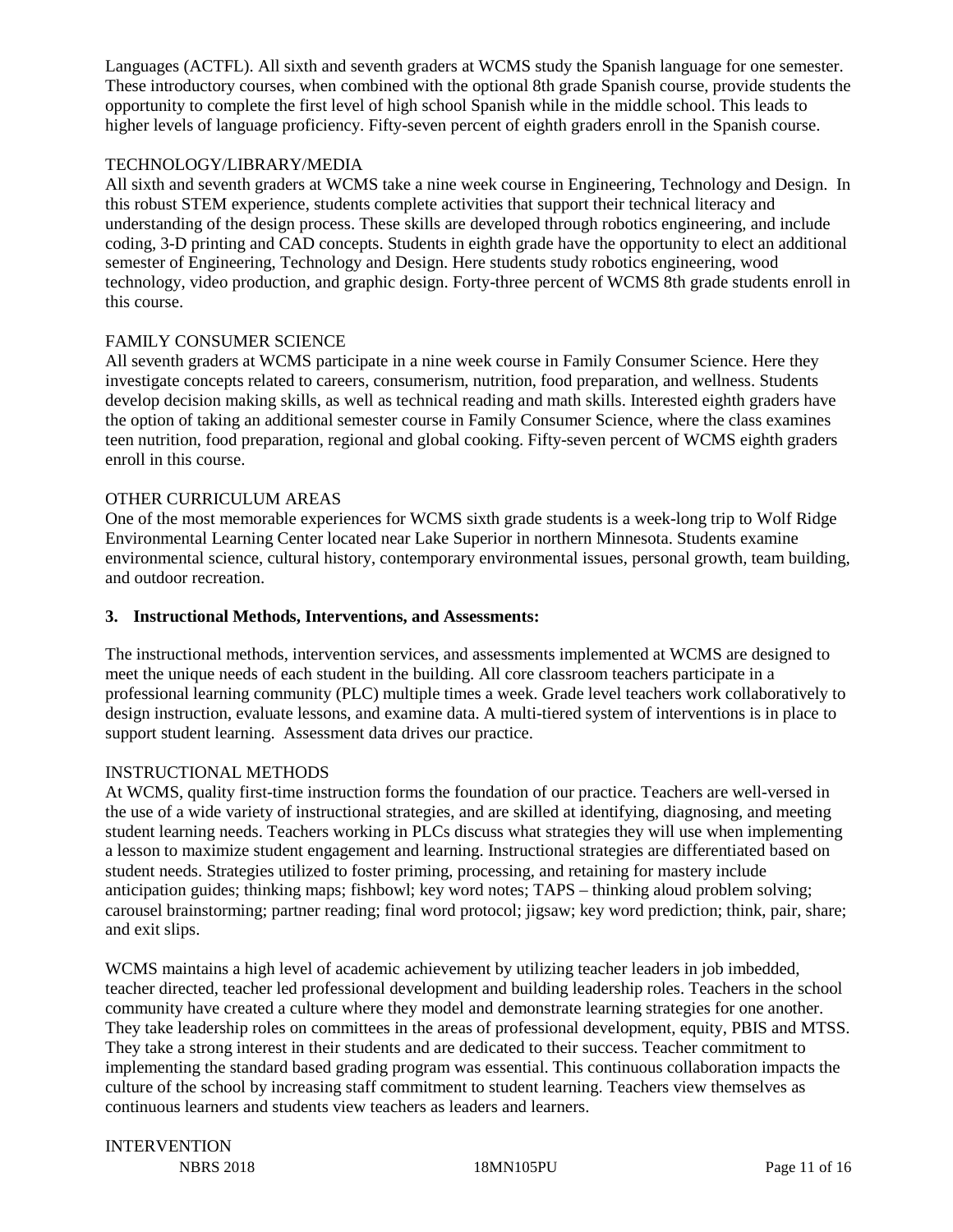WCMS uses a multi-tiered system of support (MTSS) for students. This begins with additional instruction by the classroom teacher and progresses to more focused instruction, both in increased time and in decreased student-to-instructor ratio. Through school-wide screening using multiple data points, students needing a targeted or intensive approach to learning are identified. Interventions are implemented, progress is monitored and data-based decision making occurs to determine the next steps for each student. The MTSS team monitors students moving through the tiers of intervention.

The WCMS gifted and talented program, provides a variety of experiences to help meet the needs of high ability and high achieving students. The program coordinator works with classroom teachers in all content areas to help facilitate differentiated learning opportunities. Students whose standardized reading test scores are in the 97% or above are placed in a cluster grouping within the regular Language Arts classroom. Gifted seminars are available dealing with topics including coping with stress, perfectionism, and high school readiness.

The WCMS staff also provides special education services for students with disabilities. These services use specially designed instruction by a licensed special education teacher.

#### **ASSESSMENTS**

WCMS administers standardized assessments annually to monitor student academic achievement and academic growth. The Minnesota Comprehensive Assessment (MCA) assists in measuring student progress towards academic standards. The Measure of Academic Progress (MAP) measures student growth. Teaching teams and PLC members receive student testing results. A data coach meets with each team and PLC to review test analysis protocols. PLCs examine trends and review how they can update their practice to meet the needs of students.

The WCMS leadership team meets at a retreat in the summer to analyze building data trends from these assessments. Three building goals are developed in the areas of reading or math, student engagement and equity. These goals form the school improvement plan (SIP) for the school year. WCMS experienced an achievement gap of more than 10 points between our white and black students. Teaching teams and PLCs received strengths-focused information on the underperforming black students joining their team. Teachers planned targeted ongoing interventions to meet the needs of these students.

District Common Assessments are directly linked to the curriculum at WCMS. They are based on academic standards and are developed by teaching teams within the school district. These assessments ensure that the curriculum is administered with fidelity, and that progress is reported to students and parents on mastery of academic standards.

Ongoing formative assessments continually drive the practice of teachers at WCMS. A wide variety of tools including quizzes, slates, check-lists, exit cards, questioning, discussion, thumbs up, rate yourself, and fist of five are implemented on a regular basis. These assessments provide meaningful feedback for both the teacher and the student.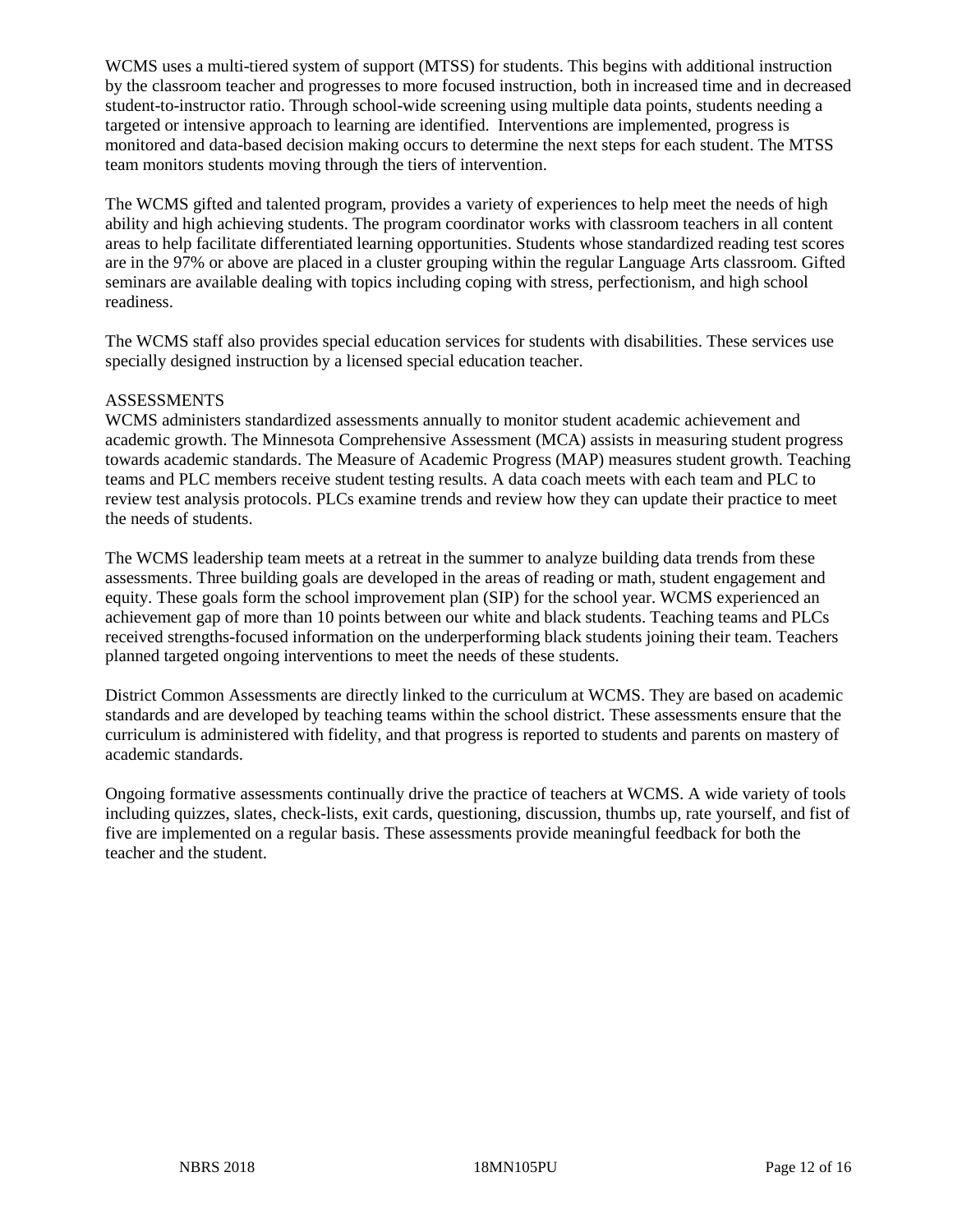# **1. School Climate/Culture:**

There are several ways in which a positive school culture is fostered within Wayzata Central Middle School. Each day students come to school expecting a safe and nurturing environment. WCMS staff make a healthy climate a top priority. They know that middle school students often need as much support with the social and emotional as they do with academics. Students and teachers alike look forward to each day at WCMS. PBIS, Advisory, extra-curricular activities, and our Student Services team offer students motivating opportunities to experience positive culture while things like peer coaching, committee involvement, PLCs, and the Social Committee help staff meet their needs.

WCMS is a PBIS school. A basic underpinning of PBIS is the concept of students understanding what is expected of them. We spend time teaching expectations and celebrating successes through student recognition activities like "You've Been Spotted [doing the right thing]" slips from adults to student assemblies to Student Star Breakfasts. Students at WCMS also engage in all types of extra-curricular activities that encompass academics, hobbies, and sports. For example, Anime Club and Breakfast Book Club are two popular activities students enjoy outside the academic day. Within the school day, seminars for gifted and talented students are designed to support the social emotional growth of some of our highest achieving students. We have a Student Council and 8th Grade Student Leadership Team who take on service projects that benefit the school and outside agencies. Finally, our Student Services Team of counselors, administrators and social worker are available to help students with any individual needs.

Staff at WCMS have many opportunities to participate in and influence the school's climate. Teachers value the work they do in middle school teams and PLCs. They are encouraged to participate in committee work and the Staff Development Leadership Team is charged with producing the School Improvement Plan (SIP) each year. Teachers feel invested in the work at WCMS. Each teacher is assigned a peer coach who is tasked with supporting their development in a non-threatening and non-evaluative way. Lastly, it should be noted that staff hosted breakfasts are very well attended.

WCMS has a healthy culture that values the safety and comfort of students and staff. The culture of the school is a collaborative effort with each stakeholder making a valued contribution.

# **2. Engaging Families and Community:**

Wayzata Central Middle School is a neighborhood school serving almost 1300 students and their families. Keeping all stakeholders involved and aware of what is happening at school has been an important part of making sure students feel supported. WCMS interfaces with the community through communication, events, and systems.

Academic progress is communicated via two main electronic means. The Skyward student management database acts as our gradebook, reflecting final marks for classes in a standards-based report card. A learning management platform called Canvas is where students and their families find specifics about how a child is growing over time in various learning activities. WCMS produces a newsletter every two weeks that contains information about what has happened at school and what is coming up. Email communication blasts through Constant Contact provide updates between the newsletters and can help share information during an emergency or other unexpected event. Each spring students and families come from our feeder elementary schools to visit WCMS for orientation. The more comfortable our incoming students and their families are, the better the transition to middle school. Each fall, we host curriculum nights by grade level. These nights allow parents and guardians to see the classroom spaces, hear about the classes, and get to know the teachers. Similarly, parent/teacher conferences are held in both the fall and the spring. Conferences allow parents and teachers to share information, celebrate successes and intervene in a collaborative manner when appropriate.

A couple community partnerships exist outside of the WCMS campus. Interfaith Outreach and Community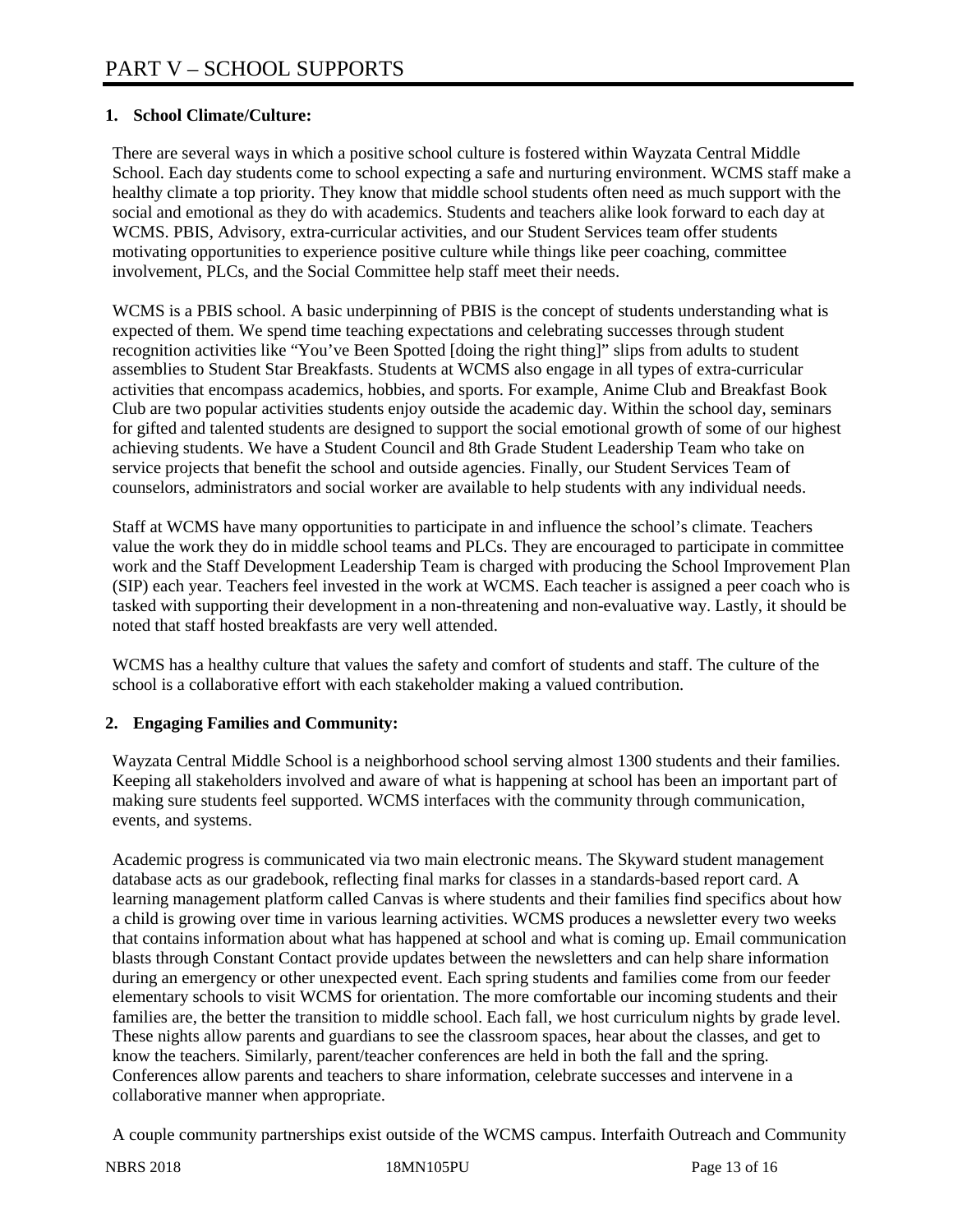Partners (IOCP) are a group our students work with for various service projects. Our recent Student Council teen clothing drive collected hundreds of outfits for teens in our attendance area. In the past, the Student Council has done remarkable work for cancer research by raising over \$19,000 in 2017 for Pennies for Patients (1st in MN). In addition, we are just beginning a partnership with IOCP and the University of Minnesota's CORE program that is designed to grow the strengths of our students from groups that are traditionally under-represented in higher education. Within the building, WCMS staff is supported by an active PTA who fundraise for things that benefit our students and help our students grow their empathy and responsibility through service work.

One of the most powerful ways for stakeholders to feel involved is through everyday communication. Between phone, email and face-to-face conversations, parents are able to access all sorts of information. Pairing that ongoing dialogue with the events, systems, and partnership results in a well-informed community that feels involved in the learning process.

#### **3. Professional Development:**

Professional development has been an important part of life at WCMS since its beginning. WCMS has a very active Staff Development Leadership Team (SDLT) that learns about best practice, prioritizes the building's needs, and makes plans to train others. SDLT is a group of teachers from a wide variety of disciplines who meet regularly (twice a month) to discuss the needs of the building with administration. This SDLT is chaired by teachers although administrators are involved in every step of the process. This group also serves to coordinate efforts between committees across the building as well as the needs of the greater district.

To illustrate, recently the SDLT has been working with the Equity Team to get a newly developed relationship building rubric off the ground with staff. This rubric serves as a way for teachers to evaluate their own classroom decisions through an equity lens. SDLT was able to carve out time at both staff meetings and longer PD sessions to share the process. Prior to that, the SDLT provided monetary support for members of the Equity Team to be trained in programming provided by National Urban Alliance (NUA) and subsequently the Pacific Group (Courageous Conversations About Race).

The SDLT's largest undertaking in the past six years has been the graceful transition from a percentage grading system to a standards-based system. This work started with getting staff on the same page about how to do retakes and grading solely on summative work. It eventually evolved into teachers and students thinking differently about their lessons. All of this work was accompanied by whys and hows that needed to be addressed through PD.

Over the years, the SDLT has supported individual teacher requests for PD funding and provided larger oncampus PD sessions. All teachers generate a goal for student achievement with either the principal or their peer coach. Often, individual PD requests relate to the goals. Most recently, WCMS worked with Sarah Rudell Beach on mindfulness topics and learned about Dr. Nadarajan Sethuraju's (Metro State University) poverty simulation work. On-site literacy specialists have contributed many hours of training in the area of fiction and non-fiction signposts as a tool to use in all subject areas.

In addition, the district provides WCMS teachers with the opportunity to participate in the Academy of Wayzata Educators (AWE). AWE courses are created and taught by teachers for teachers. Many teachers participate in Summer Tech Academy to improve their skills in technology related to teaching and learning. New teachers are provided with an additional workshop week to become more comfortable with the culture and expectations of the district. They are also assigned both a New Teacher Mentor (culture) and a Curriculum Mentor (content).

# **4. School Leadership:**

WCMS leadership stresses the district's mission of meeting each student's needs while ensuring high expectations through excellent instruction and curriculum. WCMS creates conditions where students can reach a high standard by placing their needs at the center of staff decision making. The building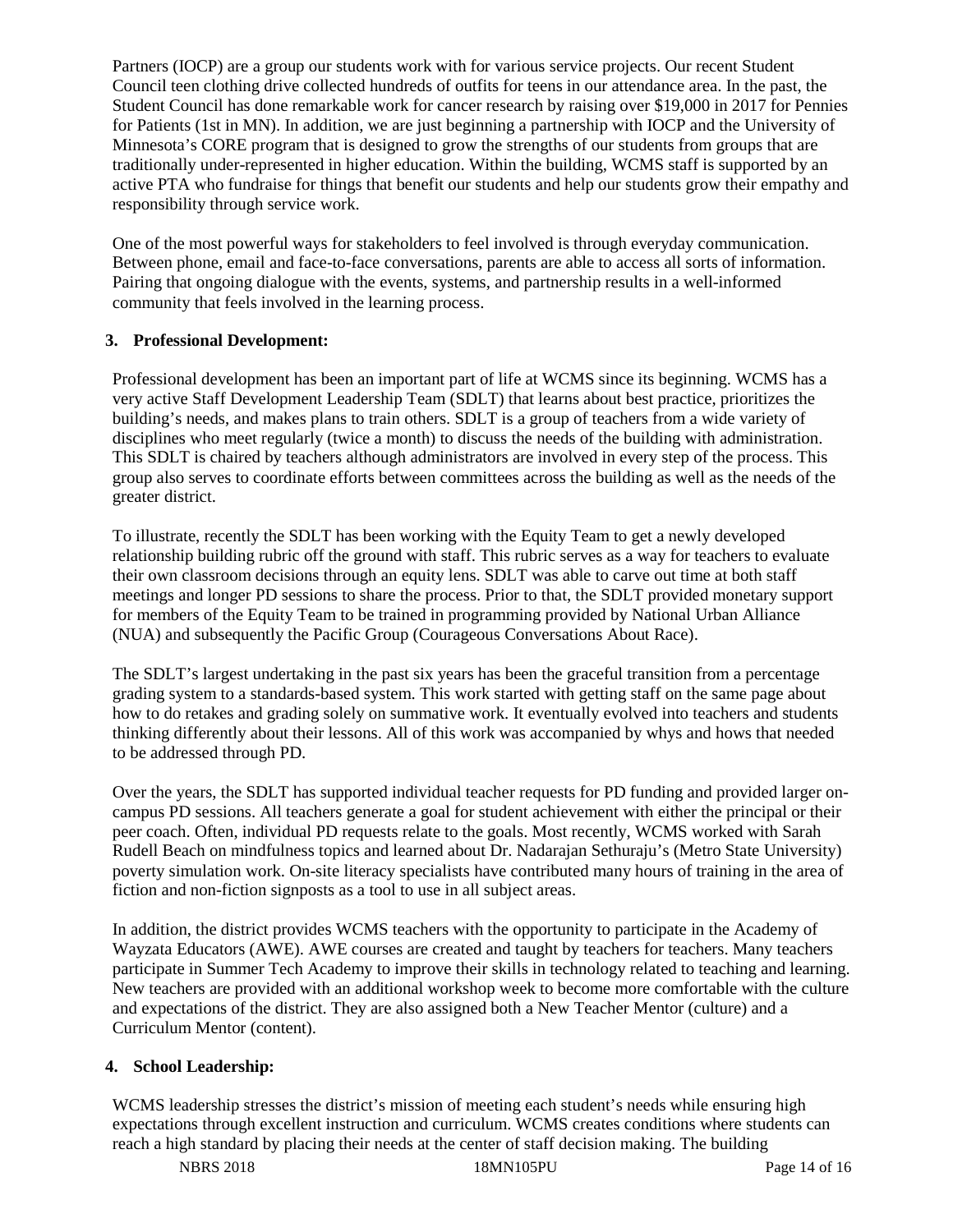administration consists of a principal and an associate principal. Decisions, School Improvement Plans, and PD priorities are set by the Staff Development Leadership team working alongside administration. The teachers are divided into teams and are able to react to the needs of the students. Teacher led PLCs make many decisions about how to address the curriculum while staying within the parameters of leadership and the curriculum itself. Teachers are viewed as the true experts in both interdisciplinary team and PLC conversations because they are closest to the action and often have the most in-depth knowledge of the students.

WCMS is guided by the District's Strategic Roadmap. The roadmap outlines priorities and provides a blueprint for work that should be going on at the building level. It is a general document that provides guidelines for principals and leadership teams to work with. It includes the Mission, the Vision, Core Values, and Strategic Directions. The Mission is our purpose. The Vision outlines what we intend to create. The Core Values are drivers of our words and actions. They are Achievement, Collaboration, Community, Equity, Integrity, and Respect. Lastly, the Strategic Directions provide focus for our resources-Achievement, Each and Every, Personalization, and Health and Well-Being.

At the building level, the School Improvement Plan (SIP) drives much of the work. It sets forth goals based on need appearing in school data. Typically, the SIP has three goals under which appear action steps that need to be executed over the course of a several year period. The SIP contains a Minnesota Quality Compensation (Q-Comp) Goal in math or reading, a student engagement goal, and an equity goal aimed at eliminating the achievement gap. The principal and leadership team use these goals and associated action steps to guide decisions. Committee chairs are teachers. Their work is aligned to the items in the SIP.

A major factor in the success of WCMS is the combination of strong guiding principles from the district and collaboration between principals and teachers.